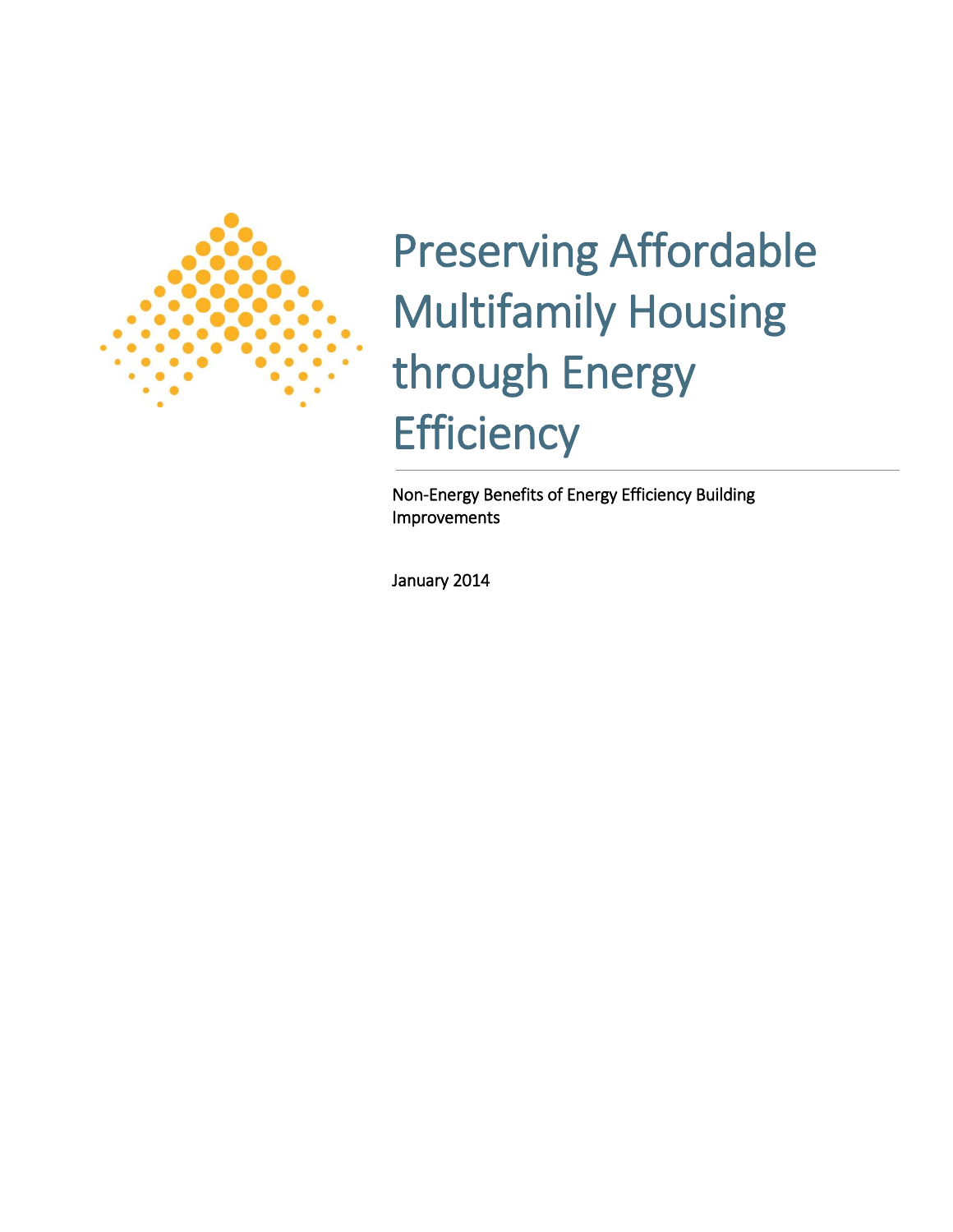

**ELEVATE ENERGY** Smarter energy use for all

## **Contents**

## Acknowledgements

The primary authors of this paper are Deborah Philbrick, Rachel Scheu, and Anne Evens. They would like to thank Elevate Energy staff Cecilia Gamba, Dara Reiff, Stephanie Folk, Anne McKibbin, and Jason Ransby-Sporn for their contributions. The authors would also like to thank the Preservation Compact and the Community Investment Corporation for their partnership. This paper was made possible through generous support of the John D. and Catherine T. MacArthur Foundation and the participation of Bickerdike Redevelopment Corporation.

Any questions regarding content should be directed to Elevate Energy Director of Research Rachel Scheu.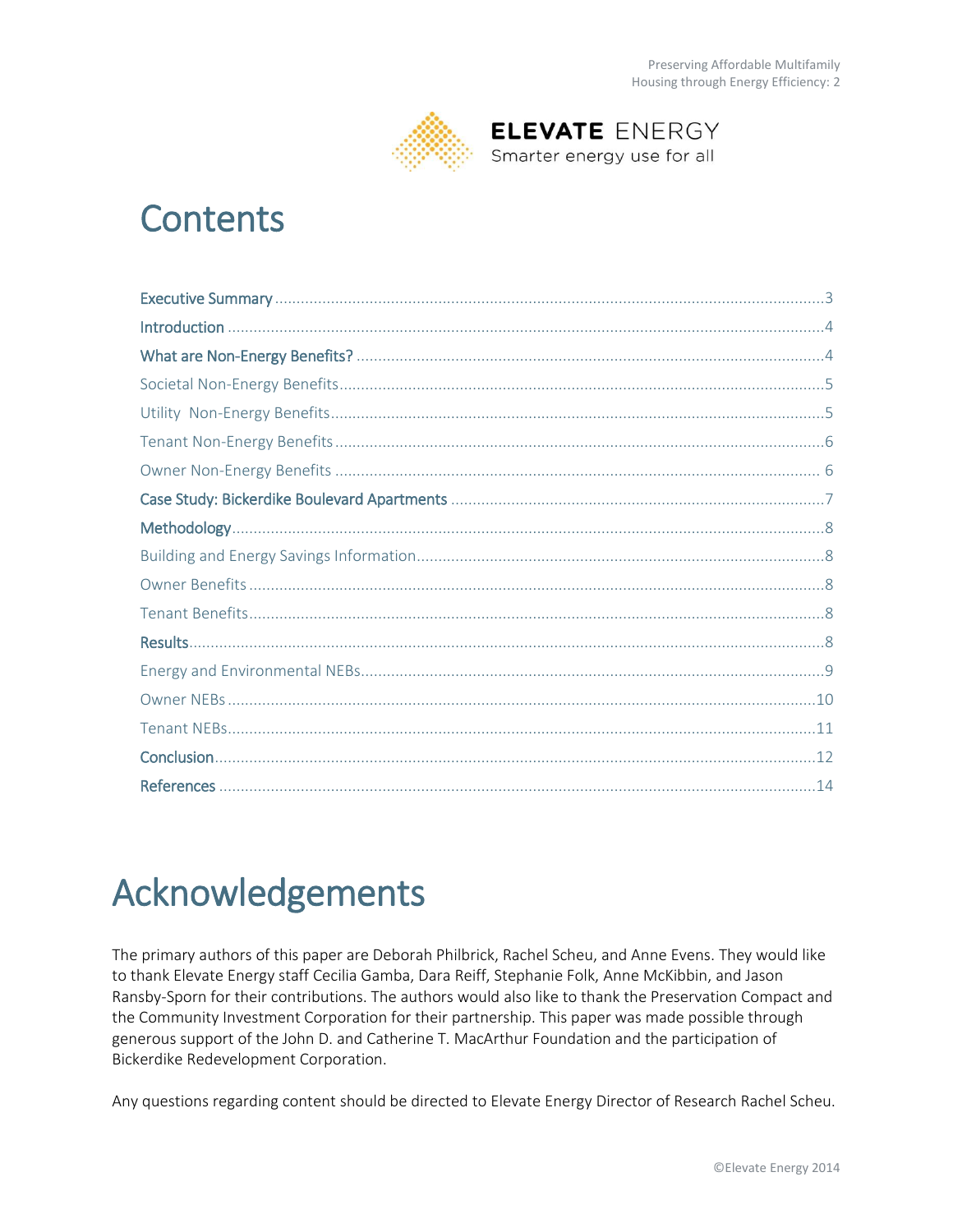## <span id="page-2-0"></span>Executive Summary

Multifamily housing retrofits provide a rich opportunity to reap energy efficiency (EE) savings. A 2009 report by McKinsey and Company estimated that there is an untapped \$16 billion in energy cost savings in the sector. Despite this potential, the multifamily market has not captured investment needed to realize the energy savings, and the affordable housing sector faces additional investment barriers. This paper will make the case for the implementation of energy retrofits in affordable multifamily buildings by presenting the non-energy benefits (NEBs) associated with such upgrades. Specifically, we discuss:

Societal Non-Energy Benefits

- **Environmental and air quality**
- Economic

Utility Non-Energy Benefits

**•** Decreased costs

Owner Non-Energy Benefits

- Operations and maintenance savings
- Decreased vacancy
- Decreased energy bills

Tenant Non-Energy Benefits

- **•** Health
- Comfort
- **•** Financial stability

Societal, owner, and tenant benefits are also presented in a case study conducted during summer 2012 in Chicago, Illinois. The case study evaluates the NEBs of three affordable multifamily buildings, totaling 70 housing units. Highlights of the findings include that the buildings saw a 17 percent reduction in maintenance costs one year post retrofit and two-thirds of tenants felt that their units stayed cooler in the summer and warmer in the winter. Furthermore, a 19 percent reduction in gas usage post-retrofit represents \$12,624 in savings, which is the equivalent to a 27 percent decrease in rental vacancy loss as a percent of potential receipts. The 70 units are individually heated by forced air furnaces. This case study confirms that significant NEBs to owners are possible even in the presence of a split incentive situation where the majority of energy cost savings goes to the tenants.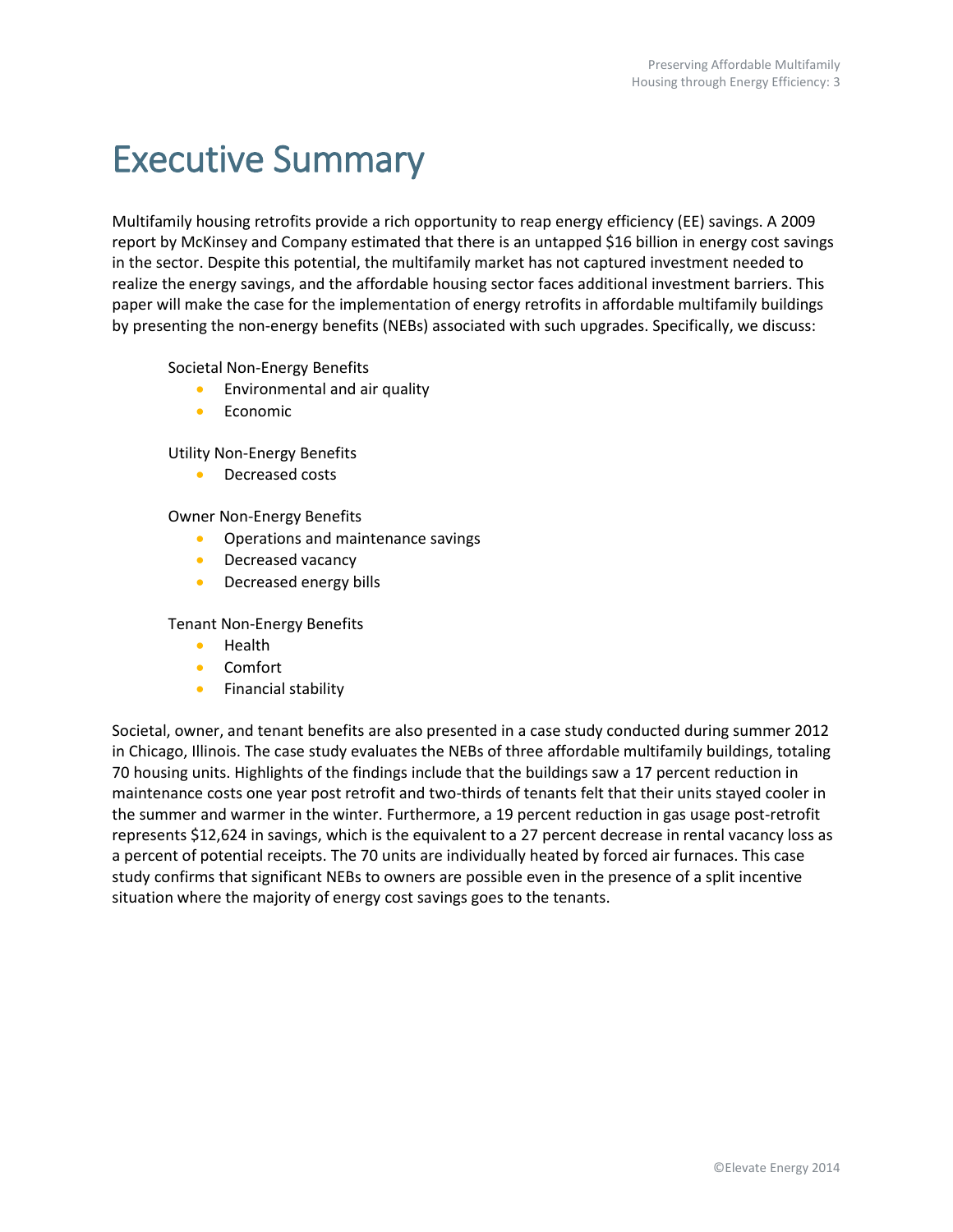## <span id="page-3-0"></span>Introduction

The preservation of affordable rental housing has become an increasingly important topic in the wake of the economic downturn. Renters make up a substantial 41 percent of households in Cook County (Preservation Compact, 2012). From 2007 to2011, the City of Chicago saw a decrease of 11.6 percent in owner-occupied households and an increase of 10.3 percent in rental-occupied households. Similarly, suburban Cook County saw an increase of 11 percent in rental-occupied households.

This is not the result of families leaving homes that they own for luxury rental condos. Chicago families living in 70 percent of the increased rental-occupied households make less than 50 percent of the area median income for Chicago (IHS, 2013). And in Cook County, 80 percent of all renters earning less than \$40,000 are rent-burdened, spending more than 30 percent of their income on housing costs. This demonstrates an intense need for truly affordable rental housing.

Improving the energy efficiency of the existing housing stock is an essential strategy to preserve affordable rental housing. While the majority of this paper will focus on the overall effect of energy efficiency on preserving affordable housing, it is particularly important to focus on existing buildings. One reason is that rehabbing current buildings is substantially less expensive than new construction. One study (Brennan et al, 2013) revealed that rehabbing affordable multifamily housing is \$41,000 to \$70,000 per unit less expensive than new construction.

Improving energy efficiency is an effective tool for preserving affordable housing, in part, because energy efficiency can produce significant non-energy benefits (NEBs). This paper explores NEBs in affordable housing and presents a case study that demonstrates practical metrics that others can use to track the NEBs of energy efficiency retrofits.

## <span id="page-3-1"></span>What are Non-Energy Benefits?

Non-energy benefits, sometimes referred to as non-energy impacts, are any positive consequence of energy efficiency improvements outside of saving energy. Discussions of NEBs have been present in consumer behavior and program evaluation spheres since the mid-1990s (Mills & Rosenfeld, 1995; Brown et al, 1993). The benefits are expansive, but can generally be divided into four different categories: societal, utility, tenant, and owner. Other studies (Skumatz et al, 2000; Schweitzer and Tonn, 2003) have chosen to combine owner and tenant NEBs into one "ratepayer" category or a "participant" category (Lazar and Colburn, 2013). However, due to the complexity of multifamily

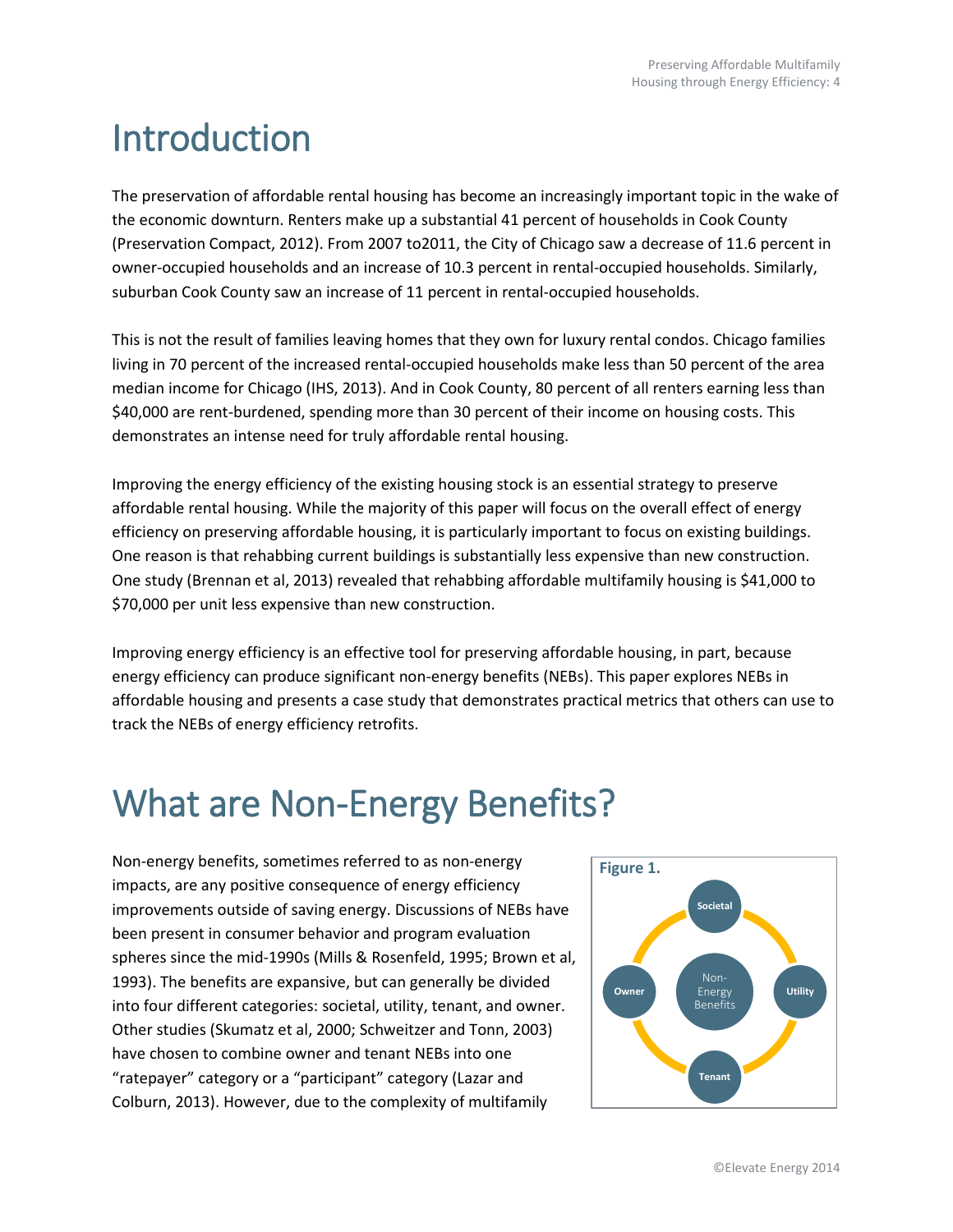buildings, we have decided to keep tenant and owner benefits separate. In addition, we categorize energy cost savings as a non-energy benefit since saving energy does not necessarily lead to cost savings in all circumstances. Each of these categories will be discussed at length in the following section.

### <span id="page-4-0"></span>Societal NEBs

In this paper, societal benefits include both environmental and economic benefits that affect a larger community. This definition is used by Schweitzer and Tonn (2003) and Lazar and Colburn (2013).

The environmental benefits of energy efficiency include the amount of carbon dioxide equivalent ( $CO<sub>2</sub>e$ ) emissions avoided and a decreased use of water. The amount of CO<sub>2</sub>e saved is reported in metric tons; it is the environmental NEB traditionally reported, partly because  $CO<sub>2</sub>$ e is relatively simple to calculate. Reduction of CO<sub>2</sub>e emissions is important in reducing the impacts of climate change, but there are other environmental benefits to the community as well. Other detrimental pollutants include fine particle emissions (PM<sub>2.5</sub>). The San Francisco Bay Area's 2010 Clean Air Plan calculated that 80 percent of the health benefits from energy efficiency measures were the result of PM<sub>2.5</sub> reductions (SFBA, 2010).

The economic benefits of energy efficiency (EE) are broken down further into three types of economic impacts. *Direct effect* relates to the initial spending and purchases made by the first entity, which results in an economic benefit to a second business. *Indirect effect* occurs when the second business purchases services and goods in order to produce the product that the first business wants. *Induced effect* is the spending that employees make from their income (DBLC, 2010). The job creation aspect is especially important when you consider that the majority of power generation jobs are not local, and that the direct and indirect jobs created by energy efficiency tend to be local, often in construction or trade services sectors. The Deutsche Bank/Living Cities (2010) report cites two studies specifically. The first is the 2009 U.S. Green Building Council Jobs Study authored by Booz Allen Hamilton (BAH). They deduce that for every \$1 million dollars invested in residential EE retrofits, \$477,849 in direct gross domestic product (GDP) and \$785,157 in indirect and induced GDP is created (BAH, 2009). BAH also states that 11.6 jobs are created per \$1 million dollars invested.

### <span id="page-4-1"></span>Utility NEBs

<span id="page-4-2"></span>NEBs experienced by utilities tend to reduce their own labor and costs. Skumatz et al (2000) describes them at length, citing reduction in size of bad debt written off, reduction in emergency gas shutoff calls, reduced collection costs, and avoidance of rate subsidies as some of the key utility NEBs resulting from energy efficiency. These benefits have the potential to be multiplied in affordable multifamily housing as investment in a single building will yield savings for multiple accounts. There is also the potential benefit of reduced power outages if demand is significantly reduced (Lazar and Colburn, 2013).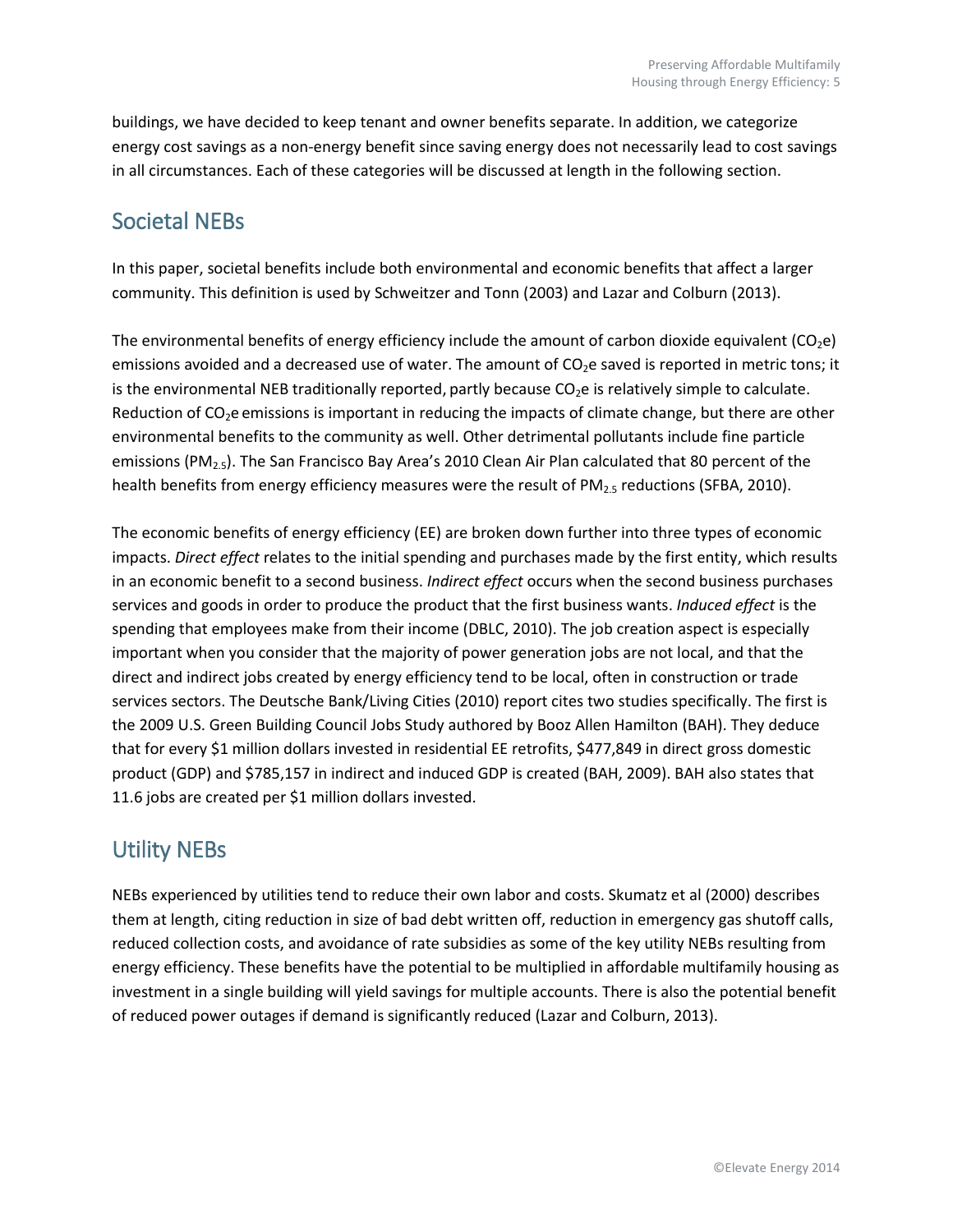### Tenant NEBs

Tenant comfort is most often discussed as it relates to commercial energy efficiency and increased worker productivity (Pearson and Skumatz, 2002). But comfort is just as important for residents of affordable multifamily housing who may already be experiencing heightened stress levels due to economic pressure. Increasing indoor comfort is also a key step toward preventing household fires started by candles or stoves that are being used as a heating mechanism.

One key benefit of energy efficiency to tenants is lower bills. This is especially relevant to affordable housing tenants who are often struggling to stay afloat financially. Research from Children's Health Watch (2010) showed that 25 percent of families with children age three or younger were energy insecure. Energy insecurity occurs when a household has experienced at least one of the following in the previous year:

- A threatened utility shutoff or refusal to deliver heating fuel,
- An actual utility shutoff or refused delivery of heating fuel,
- An unheated or uncooled day because of inability to pay utility bills, or
- Use of a cooking stove as a source of heat.

Energy insecurity is especially dangerous as it is often coupled with food insecurity and families are often forced to choose to "heat or eat." Decreasing the burden of energy costs has been shown to have positive effects on young children. Children in homes that receive Low Income Housing Energy Assistance Program (LIHEAP) funding were "less likely to be at risk for growth problems, had healthier weights for their age, and were less likely to be hospitalized when seeking care for acute medical problems at an emergency department." (Children's Health Watch, 2010)

### <span id="page-5-0"></span>Owner NEBs

While lower energy bills may be the most tangible and easy to measure benefit of energy efficiency to owners, there are other non-energy benefits such as decreased vacancy rates and operations and maintenance (O&M) savings.

One of the difficulties associated with encouraging energy efficiency upgrades in multifamily buildings is the "split-incentive" (Bird and Hernandez, 2012). Some owners do not feel they will reap the benefits from the investment if the tenants receive the utility bill savings. This makes it especially important to effectively measure and communicate owner NEBs. Michael Burton, asset manager for the Bickerdike Redevelopment Corporation, which owns the buildings featured in the case study, discussed the split incentive in the following terms.

"As a community-based, not-for-profit organization, we have a double bottom line of creating financially sustainable projects and serving low-income families who have limited means to pay rent. Energy retrofits allow us to fulfill both of these goals. When tenants have savings, they're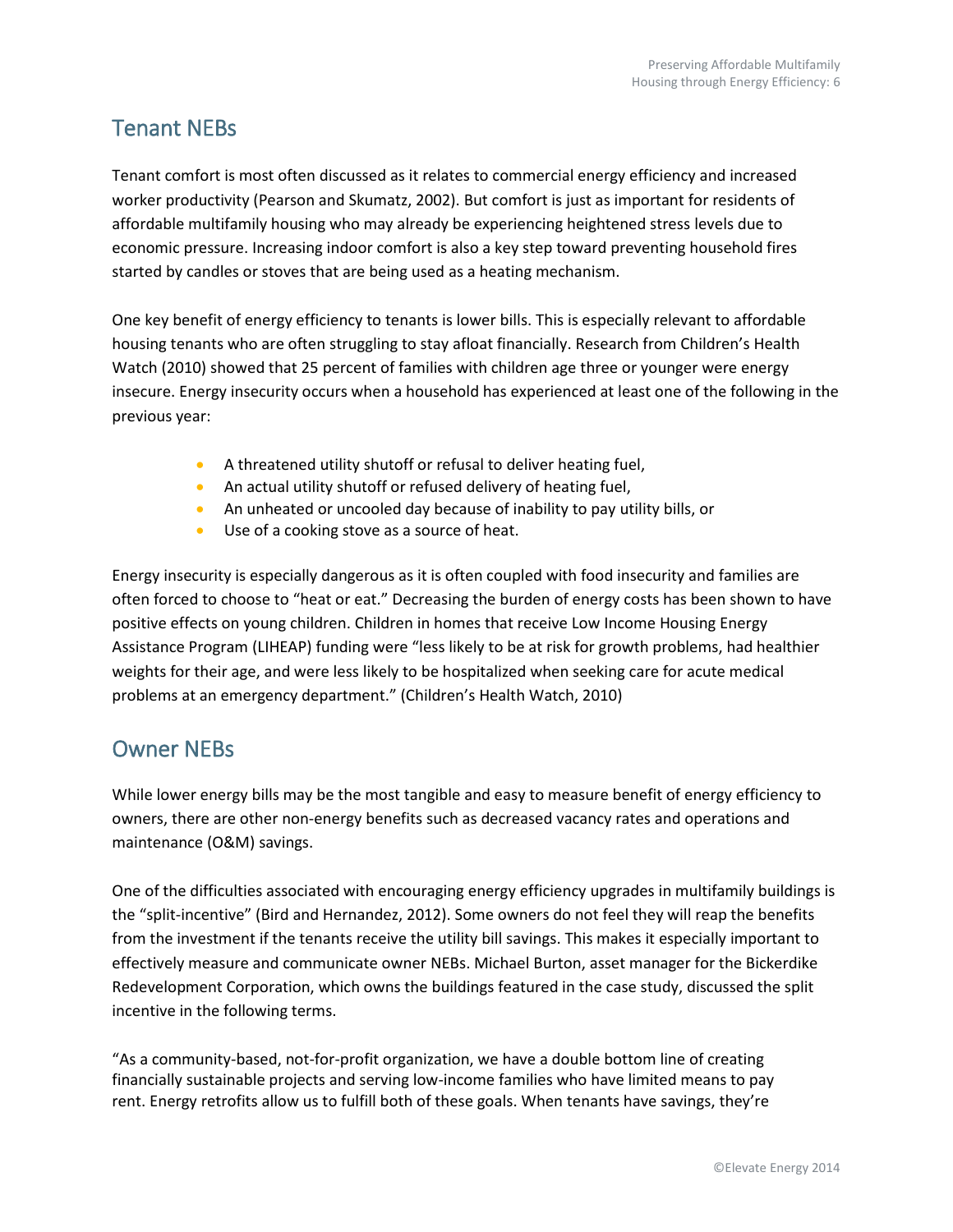more stable in their homes and are able to reallocate those savings to other household necessities. It also positively affects our operations because rent is more likely to be received on time, and it also reduces our expenses as we no longer have to service and maintain old, outdated furnace systems," said Burton.

Lower maintenance costs can make up a significant portion of owner NEBs. In 2012, "the estimated O&M savings from energy efficiency measures installed [in Vermont] equaled two-thirds of the total utility systems costs, and one-third of total costs (Lazar and Colburn, 2013)." Regardless of the mechanism, increased cash flow from savings or lower vacancy gives the owner more money to invest in the building or put in reserves.

## <span id="page-6-0"></span>Case Study: Boulevard Apartments, Bickerdike Redevelopment Corporation

Bickerdike Redevelopment Corporation (Bickerdike) is a member-based, nonprofit community development corporation. The organization works for the redevelopment of communities on the northwest side of Chicago by and for low and moderate-income people. Bickerdike owns over 1,100 units of rehabbed and new construction multifamily property and, as of the end of 2013, will have retrofitted over 290 units with energy saving measures such as air sealing, insulation, and furnace replacement.

Bickerdike retrofitted these units through the Energy Savers program, run by Elevate Energy and Community Investment Corporation. Initiated in January 2008 as part of The Preservation Compact, the Energy Savers program offers a variety of services that enable building owners to make efficiency improvements in affordable multifamily buildings with five or more units. Services include an energy audit, financial guidance and financing options for the recommended renovations, support in managing renovation construction, and annual savings reports.

The energy audits cover a range of possible improvements, and recommends cost effective measures specific to each building. For example, recommended measures may include replacing heating units, installing air sealing measures, altering hot water distribution systems, and adding insulation to the roof cavity. After receiving the energy audit report the building owner works with Energy Savers staff to obtain the financing and expert advice needed to make the recommended changes.

<span id="page-6-1"></span>This case study focuses on three buildings, named the Boulevard Apartments. The apartments were built in 1930 and then purchased and gut rehabbed by Bickerdike in 1991. They contain a combined total of 70 units and a total square footage of 75,759 ft<sup>2</sup>. Three units house tenants with Housing Choice Vouchers and 12 units have tenants with Housing Assistance Payment contracts.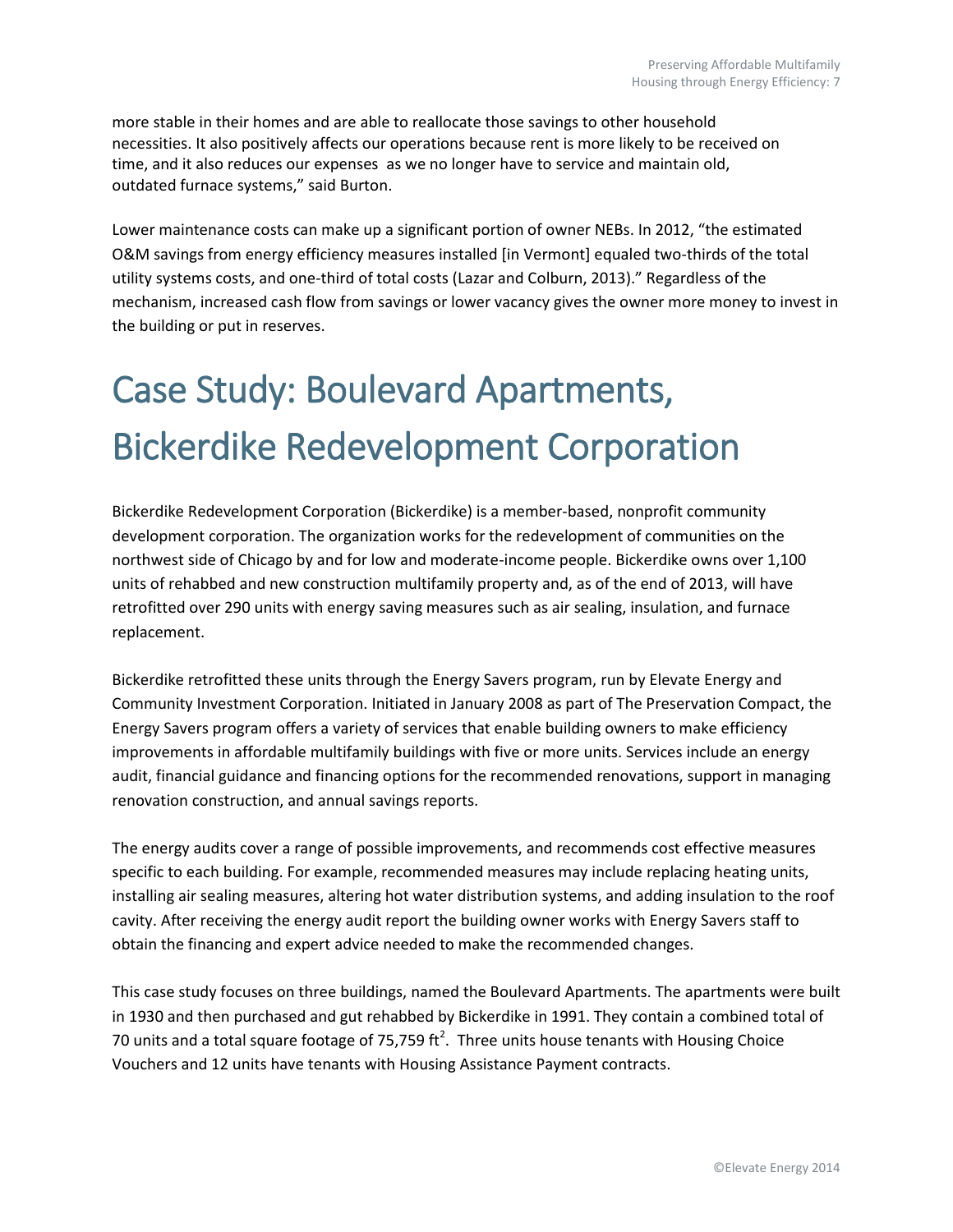### Methodology

#### <span id="page-7-0"></span>**Building and Energy Savings Information**

Building-level data was collected in survey form from the owner and from Elevate Energy's records of the construction work that had been done as part of the Energy Savers program in 2011. Energy use data was provided by the local gas and electricity utility providers. Pre- and post-retrofit, weather normalized, whole-building energy savings were calculated through analysis of measured energy use from gas and electricity meters for the owner and tenants over the calendar years 2010, 2011 and 2012. Usage records were not complete for every tenant, so where gaps were present, usage data was extrapolated based on the average usage of other units with a similar floor plan. In this study, only the gas savings is reported, as the measures installed in the buildings were gas-specific.  $CO<sub>2</sub>e$  reductions from first year therm savings were calculated using emissions factors from The Climate Registry.

#### <span id="page-7-1"></span>**Owner Benefits**

In order to accurately report the benefits to the owner, we conducted an in-person interview and a survey modeled off the 2012 Rental Housing Finance Survey sponsored by HUD and administered by the Census Bureau. The owner also provided information on the square footage and rent charged for each unit.

#### <span id="page-7-2"></span>**Tenant Benefits**

Tenant benefits were measured through a survey mailed to each unit in English and Spanish. The survey design was influenced by various occupant comfort surveys such as the ACF Weatherization Survey, and the Elevate Energy/USGBC Occupant Comfort Survey. The energy insecurity questions were taken directly from Children's Health Watch, formerly C-SNAP. Tenants were given a \$50 Target gift card for returning a completed survey.

### <span id="page-7-3"></span>**Results**

The Boulevard Apartments are composed of three Chicago buildings at 929 to 935 N. Sacramento Blvd., 1930 to 1935 N. Sacramento Blvd., and 2212 to 2214 N. Sacramento Blvd./3001 to 3003 W. Lyndale St. They were built in 1930 and purchased and gut rehabbed by Bickerdike in 1991. There are 70 units across the three buildings and the median unit size is 646 ft<sup>2</sup>. On average, tenants have been living in their units for 5.25 years. Tenants pay for gas and electricity.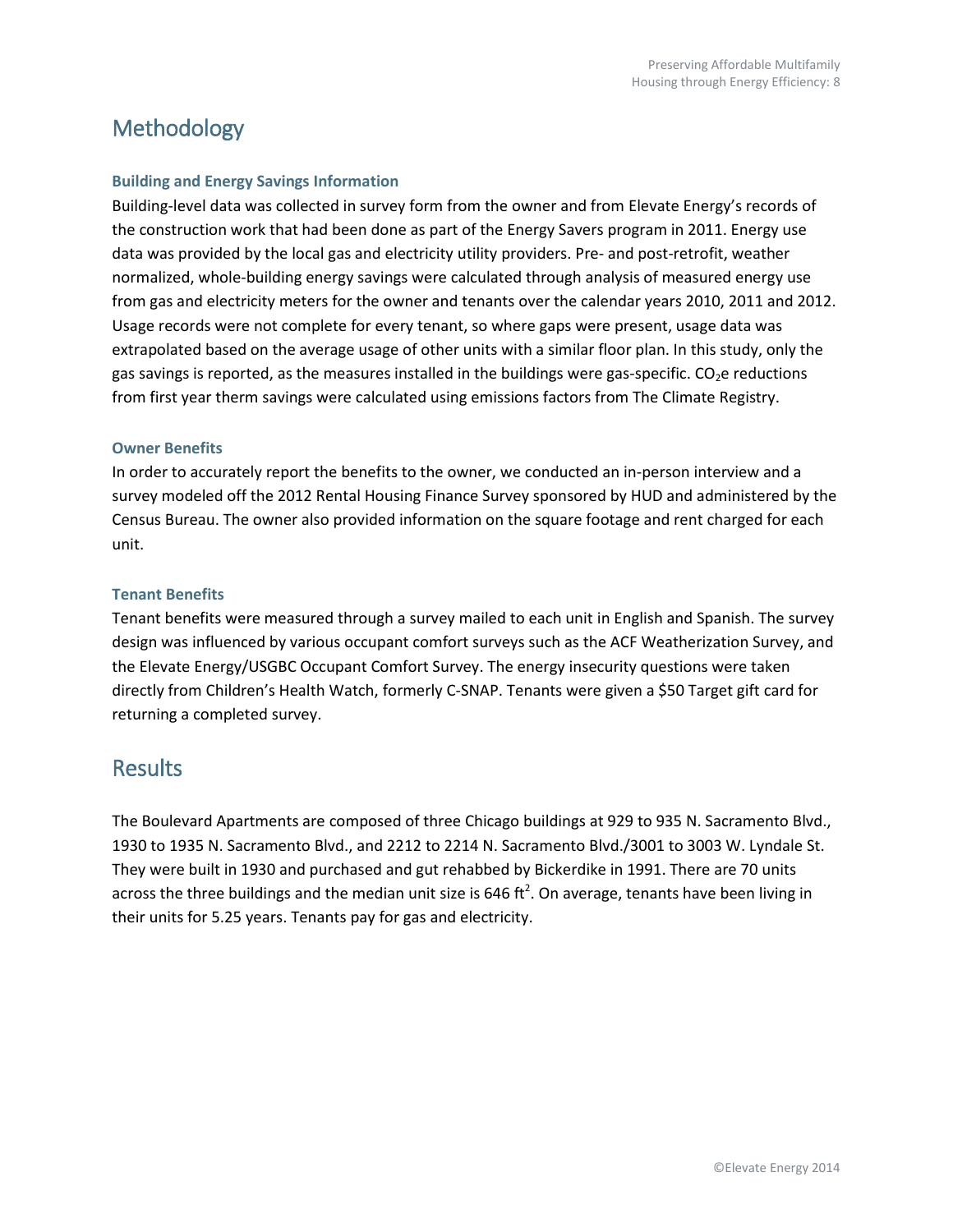| Year of construction      | 1930                   |
|---------------------------|------------------------|
| Year of gut rehab         | 1991                   |
| Number of units           | 70                     |
| Median size of units      | 646 ft <sup>2</sup>    |
| Total square footage      | 75,759 ft <sup>2</sup> |
| Average length of tenancy | 5.25 years             |

#### **Table 1. Boulevard Apartments Indicators**

#### <span id="page-8-0"></span>**Energy and Environmental NEBs**

All three buildings were retrofitted through the Energy Savers multifamily program during 2011. Improvements included air sealing, roof cavity insulation, and furnace replacement. The program often focuses on gas measures in order to maximize savings. "Since the weather in Illinois and the Midwest is cooler than other areas of the United States, space heating makes up a greater portion of energy use compared to the U.S. average and air conditioning makes up only 2 percent of energy use (Energy Information Administration, 2013)." The proportion of energy use (kBtu) resulting from space heating is even greater in Chicago where the majority of housing stock was built prior to the introduction of building codes and there is often little to no insulation (Farley and Ruch, 2013).

In this paper, we only report the therms savings because the retrofit measures were primarily focused on gas savings. The breakdown of the energy savings (therms), therms per bedroom and square foot, and percent changed post-retrofit is provided below in Table 2. As the data show, the percentage of therms used did not decrease evenly across the buildings after the retrofit. This could be the result of variations in occupancy or tenant behavior. Another potential reason for the inconsistency is that the development company only replaced tenant furnaces and not common space furnaces. This could explain the lower decrease in 2212 to 2214 N. Sacramento Blvd. since there are fewer units in this building than in the other buildings. The development company is currently considering replacing common space furnaces to maximize savings. There was an anticipated increase in electricity consumption due to the installation of air conditioning units in apartments that previously did not have cooling equipment. The three buildings did, however, see an average gas savings of 19 percent from 2010 to 2012. This is the equivalent of a 10 percent reduction in overall utility expenses and 65.5 metric tons of avoided  $CO<sub>2</sub>e$ .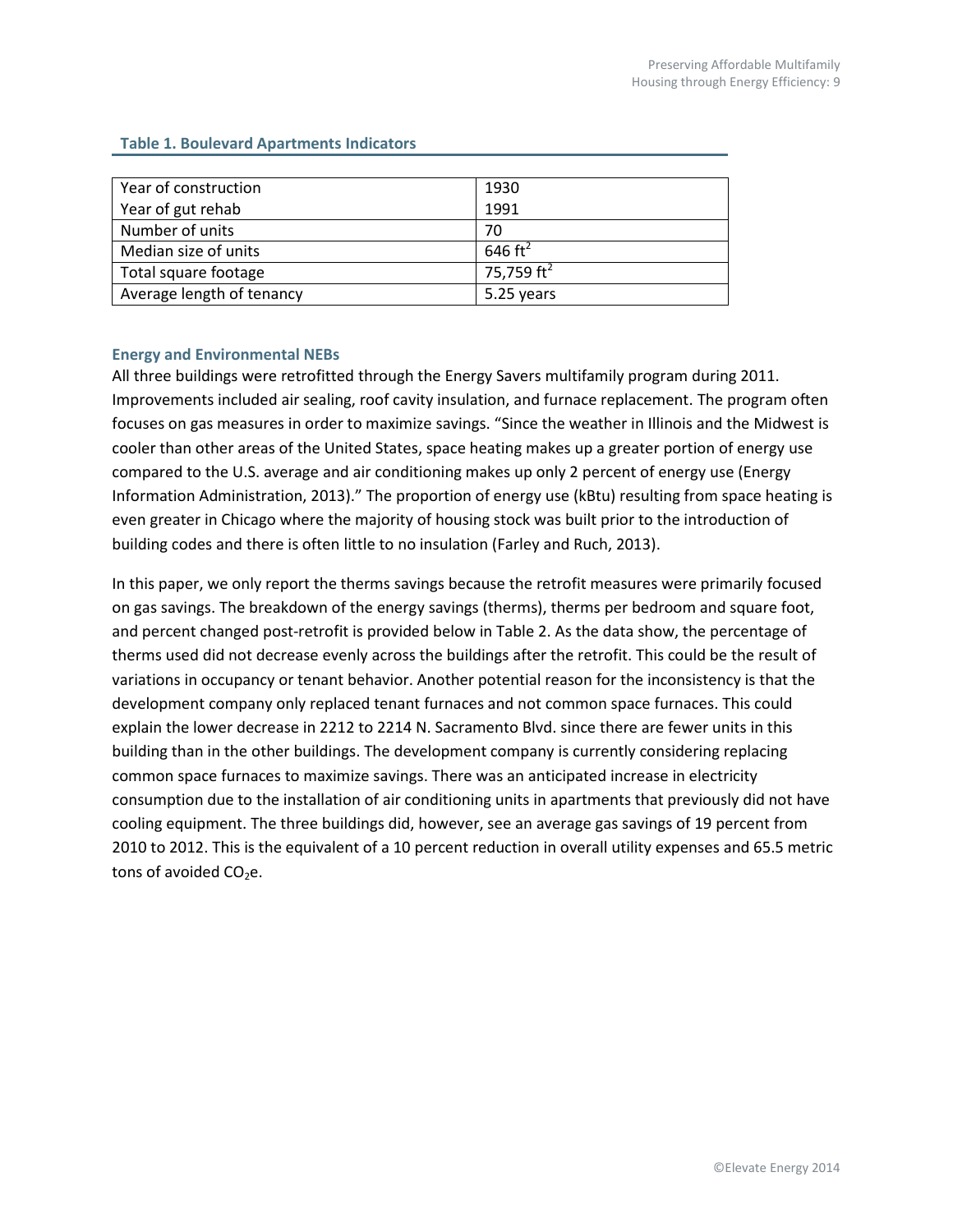|                        | Units | Year | Therms | Therms/<br>unit | %<br>change | Therms/<br>bedroom | Therms<br>/ft <sup>2</sup> |
|------------------------|-------|------|--------|-----------------|-------------|--------------------|----------------------------|
| 929-935 N Sacramento   | 26    | 2010 | 19,468 | 749             |             | 309                | 0.61                       |
|                        |       | 2012 | 11,541 | 444             | $-41%$      | 183                | 0.36                       |
| 1930-1938 N Humboldt   | 30    | 2010 | 27,674 | 922             |             | 393                | 0.96                       |
|                        |       | 2012 | 23,378 | 779             | $-16%$      | 332                | 0.81                       |
| 2212-2214 N Sacramento | 14    | 2010 | 11,730 | 838             |             | 391                | 0.80                       |
|                        |       | 2012 | 11,631 | 831             | $-1%$       | 388                | 0.79                       |
| Average                |       |      |        |                 | $-19%$      |                    |                            |

#### **Table 2. Pre/Post Retrofit Energy Savings (Therms)**

**Figure 2.**



Utility data collection and analysis is a significant challenge for the multifamily energy efficiency industry. As noted above, normalization was completed for weather variation but not for tenant occupancy changes over time. The U.S. EPA is currently working on providing an ENERGY STAR score for multifamily buildings that includes normalization for occupancy. Methodologies and data standards are evolving, and more research is needed to ensure consistent, quality energy savings information for this sector.

#### <span id="page-9-0"></span>**Owner NEBs**

While Bickerdike is a mission-driven organization that prioritizes affordability, they also focus on the financial sustainability of their buildings. The Boulevard Apartments are considered affordable, with a 2012 median rent of \$647 compared with the Cook County median of \$1,000. The buildings also have significantly lower annual maintenance costs per unit of \$836 compared to a national average of \$1,084. Rental vacancy losses as a percentage of potential receipts are 8.2 percent compared with a national average of 11 percent. All national comparisons are from the 2012 Rental Housing Finance Survey.

As mentioned above, the post-retrofit energy savings, shared between owner and tenants, are the equivalent of 10 percent of the buildings' total utility expenses. In 2012, this would be the equivalent of \$12,624, 17 months' rent for one unit, annual maintenance for 15 units, or a 27 percent decrease in rental vacancy loss as a percentage of potential receipts (Figure 2).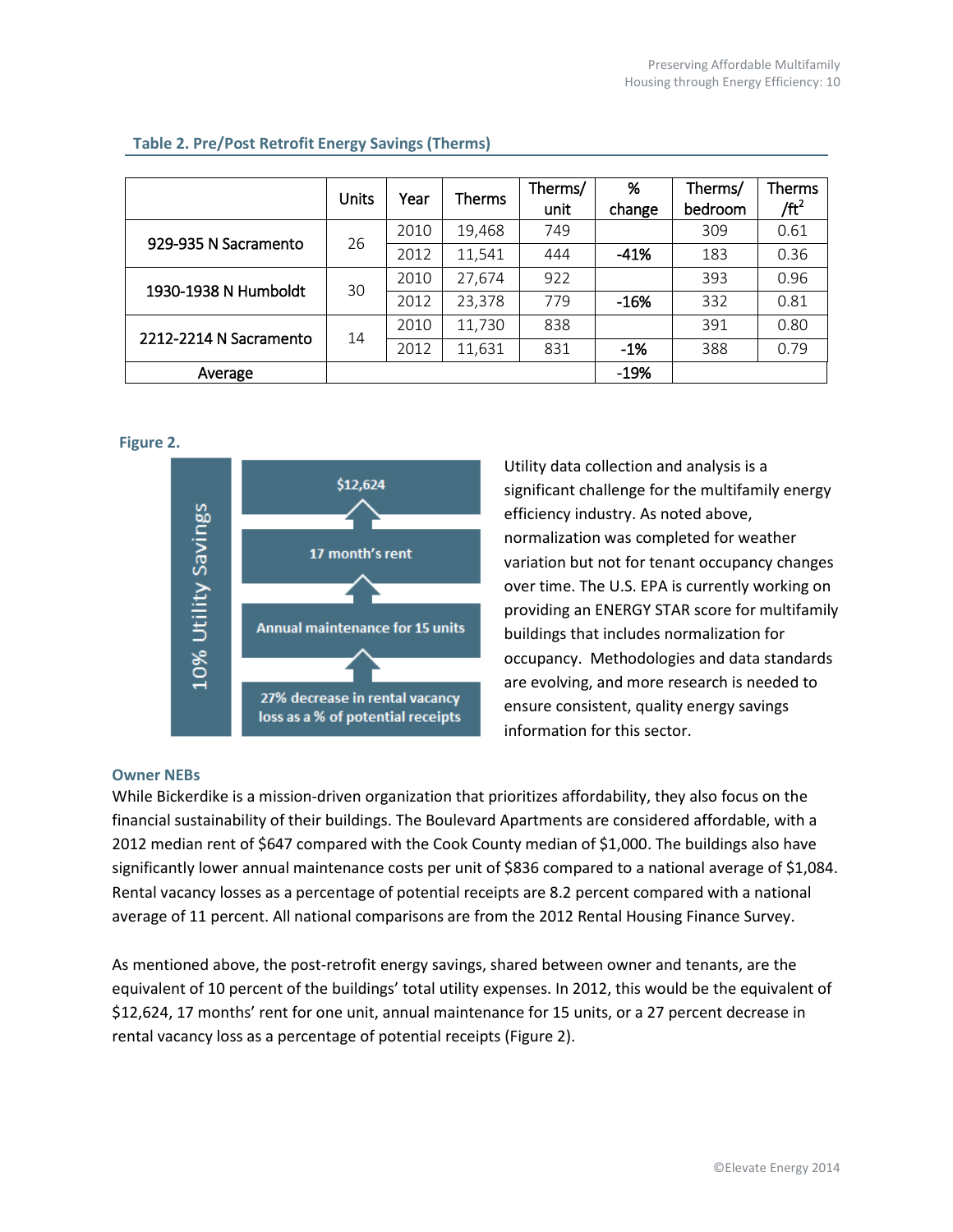Chart 3 depicts the percentage of operating expenses allocated to a variety of categories in 2012. Notable expenses include 17 percent for utilities and 14 percent for maintenance and repairs. Post-retrofit, the Boulevard Apartments saw a 17 percent decrease in maintenance and repair expenses. The combination of owner and tenant paid utilities can be found in Chart 4.

Bickerdike's asset manager, Michael Burton, is responsible for many of the functions that an owner would assume at other organizations. In our interview, we asked him what they often did with the money saved from the decrease in maintenance costs and utility savings. He explained that when these buildings were "underwritten 15 or 20 years ago, all expenses were trended at 4 percent annual increase and income at 3 percent. What we know about expenses like taxes and insurance and gas, until a couple years ago, they definitely outpace that." The buildings "were ok as far as money coming in and money coming out, but



in terms of reserves- …they're now on a little better footing because of a capital infusion…and also they do a little better in terms of setting money aside for reserves for repairs and capital replacements."

#### <span id="page-10-0"></span>**Tenant NEBs**

Tenant NEBs are especially important to measure in part due to the desire for fair, affordable housing, but also because stable tenants and lower vacancy rates make owning multifamily housing more desirable to owners and developers. There were 27 respondents to the survey out of a possible 63 current tenants (42 percent response rate). The vast majority of respondents lived in their unit when the retrofit was completed in 2011.

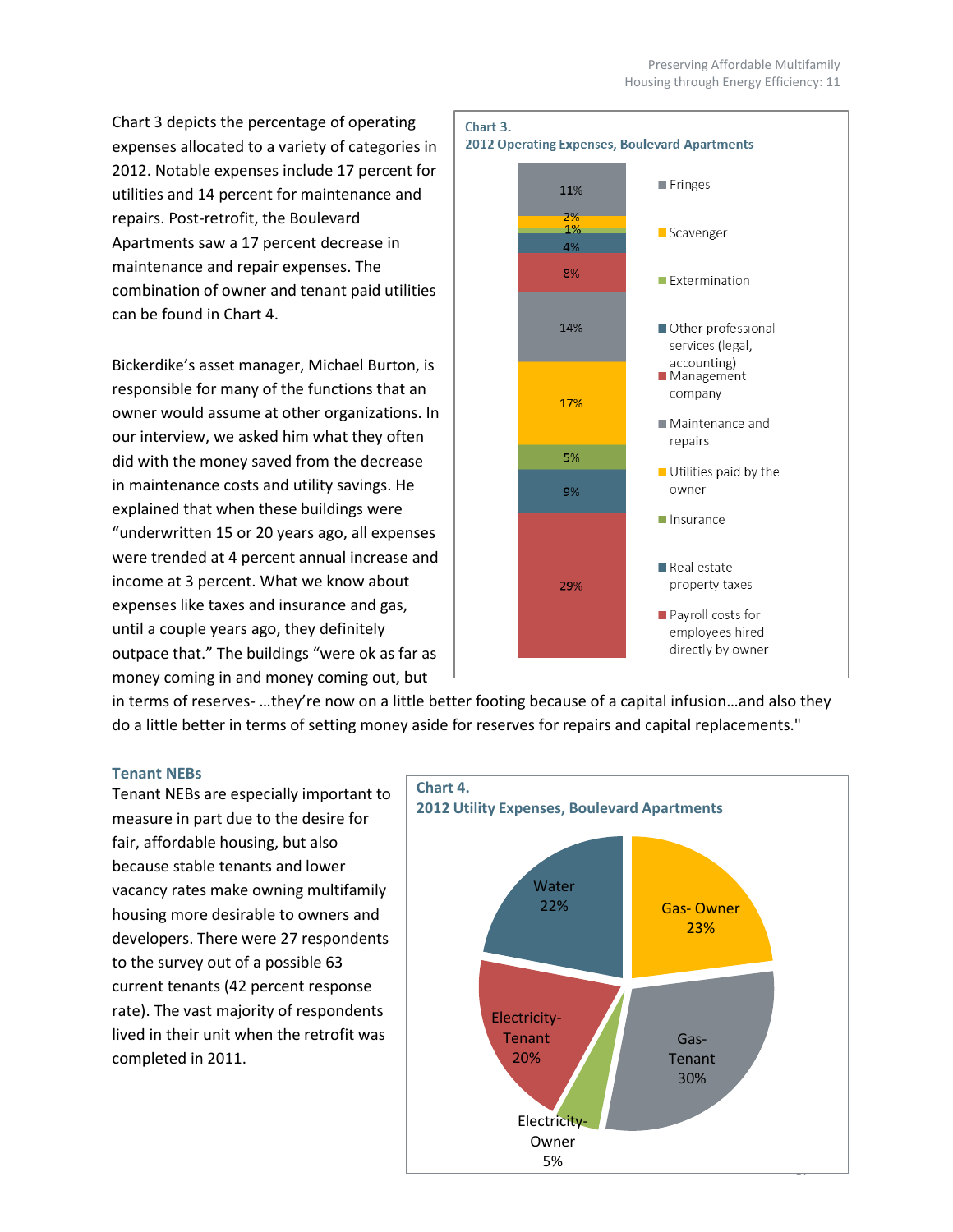Below (Table 3) are a few key findings linked to tenant comfort and the preservation of affordable housing. The tenants were pleased with insulation of their units. The majority said that their units stayed cool inside when it was hot outside (66.7 percent) and hot when it is cold outside (80.8 percent). The latter was of great interest due to the energy use-intensive winters in Chicago. The vast majority of tenants (89 percent) said they would ask about energy efficiency if they moved to a new building, although it seems unlikely that many will move since 70 percent said they were likely or very likely to renew their lease. A third of tenants said that they felt more comfortable and less stressed paying rent and utility bills after the retrofits.

#### **Table 3. Key Findings from the Tenant Survey**

**66.7%** of tenants said that their unit stays cool when it's hot outside $^1$  and  $\bf{80.8\%}$  said it stays hot when it's cold outside. $2$ 

89% of tenants said they would ask about energy efficiency if they move to a new building. $3$ 

70% of tenants said they were likely or very likely to renew their lease.<sup>4</sup>

About a third of tenants said that they felt more confident and less stress paying rent and utility bills after the energy efficiency work was done to their building.

*Confidence Intervals (95%): 53.18 - 80.22% <sup>1</sup> ; 69.52 - 92.08%<sup>2</sup> ; 80.01 - 97.99%<sup>3</sup> ; 56.83 - 83.17%<sup>4</sup>*

In addition to these findings, about a third of tenants were 'energy insecure' as defined by the Children's Watch Network. Therefore, despite the relief that the retrofit provided, there is still a significant need for rents to stay affordable if these tenants are going to be able to afford their bills and food.

## <span id="page-11-0"></span>**Conclusion**

Energy Efficiency in multifamily buildings is a valuable component of efforts to preserve affordable housing in Chicago. NEBs are continuing to gain a prominent place in program evaluation and regulatory discussions. Currently, researchers at Oak Ridge National Lab are evaluating the NEBs of the American Recovery and Reinvestment Act funded period of the Weatherization Assistance Program (WAP). Another useful application for NEBs is a more accurate Total Resource Cost (TRC) test. The TRC, which utilities use to decide if certain energy efficiency measures will be included in utility-funded efficiency programs, is meant to consider all costs and benefits. However, it is often the case that costs are most thoroughly recorded, while harder-to-measure benefits such as health impacts are left out. This means it is even more critical to record easier-to-measure benefits, such as reductions in operation and maintenance costs, so that more energy efficiency measures are found cost-effective and thus implemented by utilities.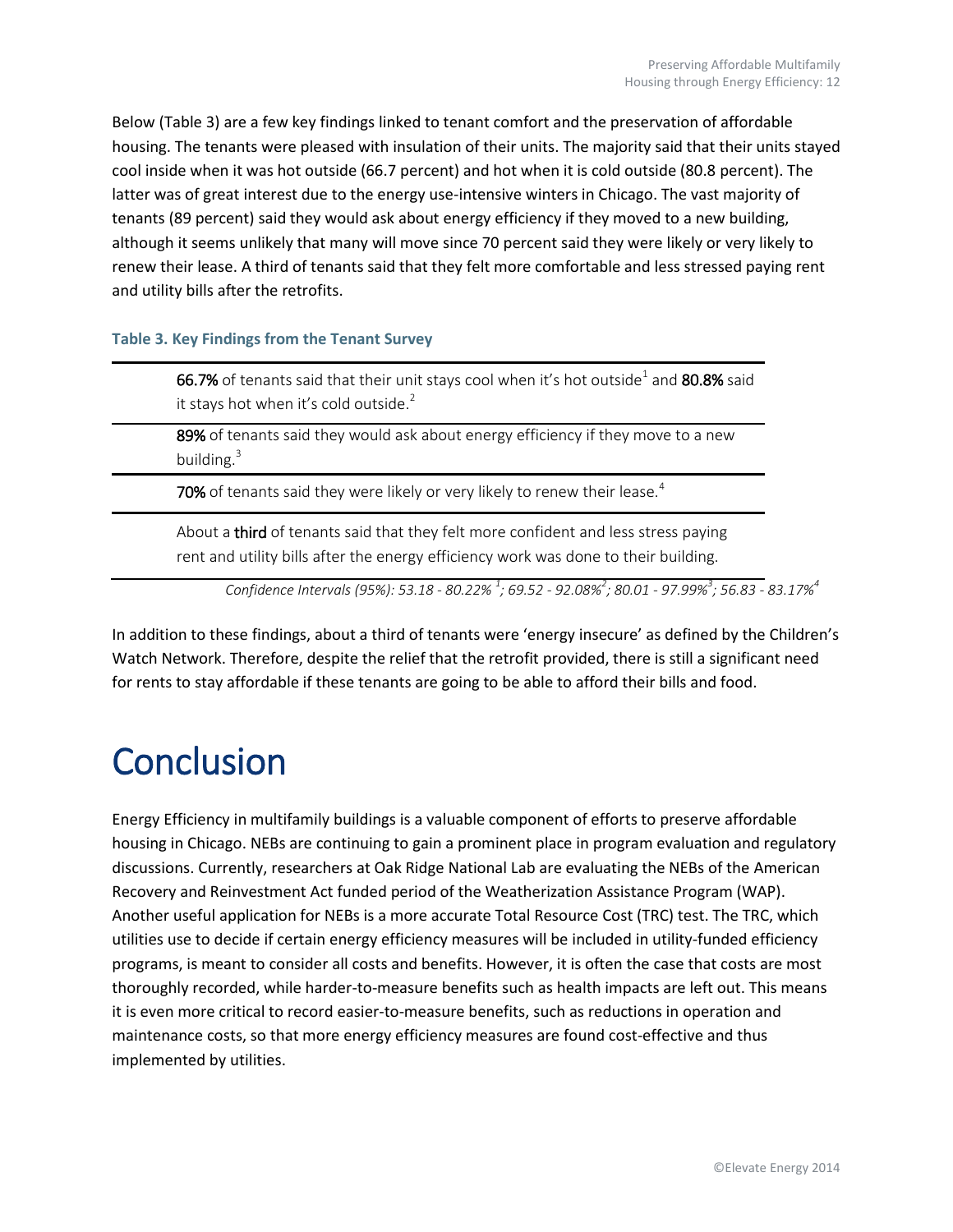While this paper begins to examine the effects of NEBs on affordable housing, there is still much work to be done. For example, neither study in the Deutsche Bank paper breaks out the economic impact for multifamily buildings specifically. This represents a significant gap in the literature that should be addressed in future research.

<span id="page-12-0"></span>In the future, building owners, energy efficiency program providers, and utilities should consider incorporating metrics discussed here such as operation and maintenance savings, decrease in rental vacancy loss as a percentage of potential receipts, likelihood to renew lease, and confidence in the ability to pay bills. Measuring these benefits early will only strengthen the case for improving energy efficiency in the affordable housing stock.